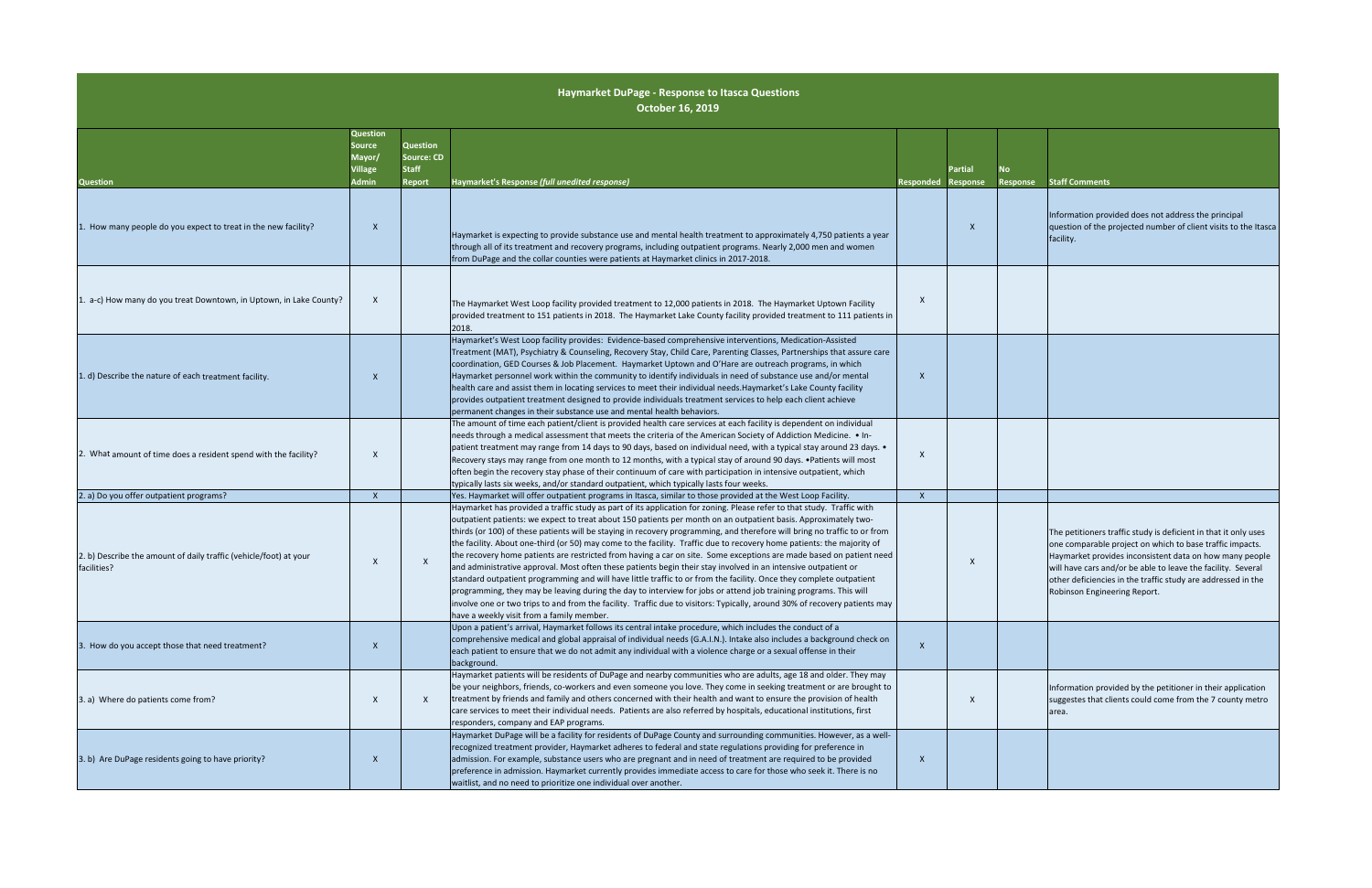|                                                                                                                                                                                                  | <b>Question</b><br>Source<br>Mayor/<br><b>Village</b> | Question<br><b>Source: CD</b><br><b>Staff</b> |                                                                                                                                                                                                                                                                                                                                                                                                                                                                                                                                                                             |                  | <b>Partial</b>            |                 |                                                                                                                                          |
|--------------------------------------------------------------------------------------------------------------------------------------------------------------------------------------------------|-------------------------------------------------------|-----------------------------------------------|-----------------------------------------------------------------------------------------------------------------------------------------------------------------------------------------------------------------------------------------------------------------------------------------------------------------------------------------------------------------------------------------------------------------------------------------------------------------------------------------------------------------------------------------------------------------------------|------------------|---------------------------|-----------------|------------------------------------------------------------------------------------------------------------------------------------------|
| <b>Question</b>                                                                                                                                                                                  | Admin                                                 | <b>Report</b>                                 | Haymarket's Response (full unedited response)                                                                                                                                                                                                                                                                                                                                                                                                                                                                                                                               | <b>Responded</b> | <b>Response</b>           | <b>Response</b> | <b>Staff Comments</b>                                                                                                                    |
| 3. c) Will you take overflow from your other locations?                                                                                                                                          | $\mathsf{X}$                                          |                                               | No. The need in DuPage County and surrounding communities is such that the health center facility is not planned to<br>serve as an overflow facility.                                                                                                                                                                                                                                                                                                                                                                                                                       | X                |                           |                 |                                                                                                                                          |
| 3. d) How many of your residents are in court-ordered programs?                                                                                                                                  | $\mathsf{x}$                                          |                                               | Less than 1% of Haymarket's patients are required by court order to participate in substance use disorder treatments.<br>Haymarket Center is a voluntary facility for over 99% of its patients. Haymarket Center in the West Loop has a DUI<br>program that contains 21 patients who are court-ordered for treatment.                                                                                                                                                                                                                                                       | $\times$         |                           |                 |                                                                                                                                          |
| 3. e) Do you accept early diversion treatment residents?                                                                                                                                         | X                                                     |                                               | Yes, Haymarket Center works with many problem-solving courts which have a variety of eligibility criteria for<br>participation in Cook, Lake, and DuPage Counties. In common are drug-related charges and/or other non-violent<br>charges in which the person is screened to have a substance use disorder. All problem-solving courts maintain<br>supervision over their participants and maintain close communication with Haymarket staff about treatment progress.<br>No patients with violent backgrounds or sexual offenses are allowed in Haymarket Center programs. | X                |                           |                 |                                                                                                                                          |
| 4. Who pays for that treatment?                                                                                                                                                                  | X                                                     |                                               | Haymarket is a nonprofit organization, whose mission is to provide health care services to all patients, regardless of<br>ability to pay. Haymarket accepts all forms of commercial insurance and Medicaid is accepted.                                                                                                                                                                                                                                                                                                                                                     |                  |                           |                 |                                                                                                                                          |
| 5. Where does your funding come from?                                                                                                                                                            | $\mathsf{x}$                                          |                                               | Haymarket Center is a non-profit that has maintained financial stability for 45 years and is compliant with all non-<br>profit federal and state rules and regulations. Funding comes from federal, state, other governmental entities,<br>foundation, private insurance, and private donation sources.                                                                                                                                                                                                                                                                     |                  | X                         |                 | No specifics giving on specific funding sources and levels<br>funding.                                                                   |
| 6. How is your funding structured?                                                                                                                                                               | $\times$                                              |                                               | Funding is provided through patient care revenue, contracts, contributions, and philanthropy.                                                                                                                                                                                                                                                                                                                                                                                                                                                                               | X                |                           |                 |                                                                                                                                          |
| 6. a) How long do you project Haymarket to have a stable funding<br>source?                                                                                                                      | $\mathsf{X}$                                          |                                               | Indefinitely.                                                                                                                                                                                                                                                                                                                                                                                                                                                                                                                                                               |                  | $\mathsf{X}$              |                 | No specifics giving on specific funding sources and levels<br>funding.                                                                   |
| 7., 7.a), and 7.b) You only have a 2017 Annual Report on your website.<br>Where is your 2018 Annual Report? When can we expect to see a 2019<br>Annual Report?                                   | $\times$                                              |                                               | The 2018/2019 annual report is in process. The 2018/2019 annual report is expected to be completed by the end of<br>the current calendar year.                                                                                                                                                                                                                                                                                                                                                                                                                              | X                |                           |                 |                                                                                                                                          |
| 7. c) From the 2017 Annual Report, 11% denotes Supporting Services.<br>What are those?                                                                                                           |                                                       |                                               | •Case management, • Recovery coaching, • Addressing the social determinates of health                                                                                                                                                                                                                                                                                                                                                                                                                                                                                       | X                |                           |                 | To be provided when available.                                                                                                           |
| 8. What does your security plan look like (internally and externally)?                                                                                                                           | X                                                     |                                               | Haymarket Center does have a security plan, which was developed in-house and through security consultants and is<br>overseen by the Administration. A security plan is inherent to protect those in the health facility and to maintain<br>security of the building's exterior. A security plan is in place and executed procedurally but not shared with the public<br>which would, in fact, reduce its effectiveness.                                                                                                                                                     |                  | X                         |                 |                                                                                                                                          |
| 9. How would this building be secured?                                                                                                                                                           |                                                       |                                               | Similar to hospitals and other health care facilities, the building will be secured 24/7 and Haymarket will have trained<br>security at all times. Security staff is not armed, but they—and all other staff—are trained in non-violent crisis<br>intervention mental health first aid. Haymarket also intends to have video surveillance of the interior and exterior of<br>the health center facility, which is monitored by our security staff in real-time and footage is maintained for one- to<br>three-week periods.                                                 | $\times$         |                           |                 |                                                                                                                                          |
| 9. a) Will emergency services be able to easily access the building 24/7?                                                                                                                        | $\mathsf{X}$                                          |                                               | Yes.                                                                                                                                                                                                                                                                                                                                                                                                                                                                                                                                                                        | $\mathsf{x}$     |                           |                 |                                                                                                                                          |
| 9. b) Have emergency services ever had an issue with ease of access in<br>the past?                                                                                                              | $\mathsf{X}$                                          |                                               | No. Haymarket does not contemplate any issues with ease of access to the Itasca facility.                                                                                                                                                                                                                                                                                                                                                                                                                                                                                   | $\times$         |                           |                 |                                                                                                                                          |
| 10. and 10.a) Who is your security advisor? May we meet with the<br>company?                                                                                                                     | $\mathsf{x}$                                          |                                               | Security at each Haymarket facility is managed by both our Director of Facilities and our Vice President. Haymarket<br>representatives are available to meet with the Village to discuss security relative to the Itasca facility.                                                                                                                                                                                                                                                                                                                                          |                  | $\boldsymbol{\mathsf{X}}$ |                 | Need to clarify the qualifications of the Director of Facilit<br>and VP to determine if they can sufficiently act as securit<br>experts. |
| 10. b) Do you employ private security guards? Are they armed?                                                                                                                                    | $\mathsf{x}$                                          |                                               | Haymarket will employ trained security staff. Haymarket does not contract for private outside security service.<br>Security staff is not armed.                                                                                                                                                                                                                                                                                                                                                                                                                             | $\times$         |                           |                 | Elaborate on how security staffing level is determined for<br>this facility.                                                             |
| 10. c) How do you determine the amount of private security staff?                                                                                                                                | $\mathsf{X}$                                          |                                               | We do not employ private security staff.                                                                                                                                                                                                                                                                                                                                                                                                                                                                                                                                    | X                |                           |                 |                                                                                                                                          |
| 10. d) Do you use exterior camera surveillance? If yes, how long is the<br>footage retained? Does staff at the location have immediate, on-site<br>retrieval access of any surveillance footage? | $\mathsf{x}$                                          |                                               | Yes. See answer #9. Yes.                                                                                                                                                                                                                                                                                                                                                                                                                                                                                                                                                    |                  | X                         |                 | Reference to answer #9 does not address the length of<br>availability of digital video files.                                            |
| 10. e) Are you asking to put a fence around the property? If so, what<br>kind of fence?                                                                                                          | X                                                     |                                               | No.                                                                                                                                                                                                                                                                                                                                                                                                                                                                                                                                                                         | X                |                           |                 |                                                                                                                                          |

| No<br><b>Response</b> | <b>Staff Comments</b>                                                                                                                        |
|-----------------------|----------------------------------------------------------------------------------------------------------------------------------------------|
|                       |                                                                                                                                              |
|                       |                                                                                                                                              |
|                       |                                                                                                                                              |
|                       |                                                                                                                                              |
|                       | No specifics giving on specific funding sources and levels of<br>funding.                                                                    |
|                       |                                                                                                                                              |
|                       | No specifics giving on specific funding sources and levels of<br>funding.                                                                    |
|                       |                                                                                                                                              |
|                       | To be provided when available.                                                                                                               |
|                       |                                                                                                                                              |
|                       |                                                                                                                                              |
|                       |                                                                                                                                              |
|                       |                                                                                                                                              |
|                       | Need to clarify the qualifications of the Director of Facilities<br>and VP to determine if they can sufficiently act as security<br>experts. |
|                       | Elaborate on how security staffing level is determined for<br>this facility.                                                                 |
|                       |                                                                                                                                              |
|                       | Reference to answer #9 does not address the length of<br>availability of digital video files.                                                |
|                       |                                                                                                                                              |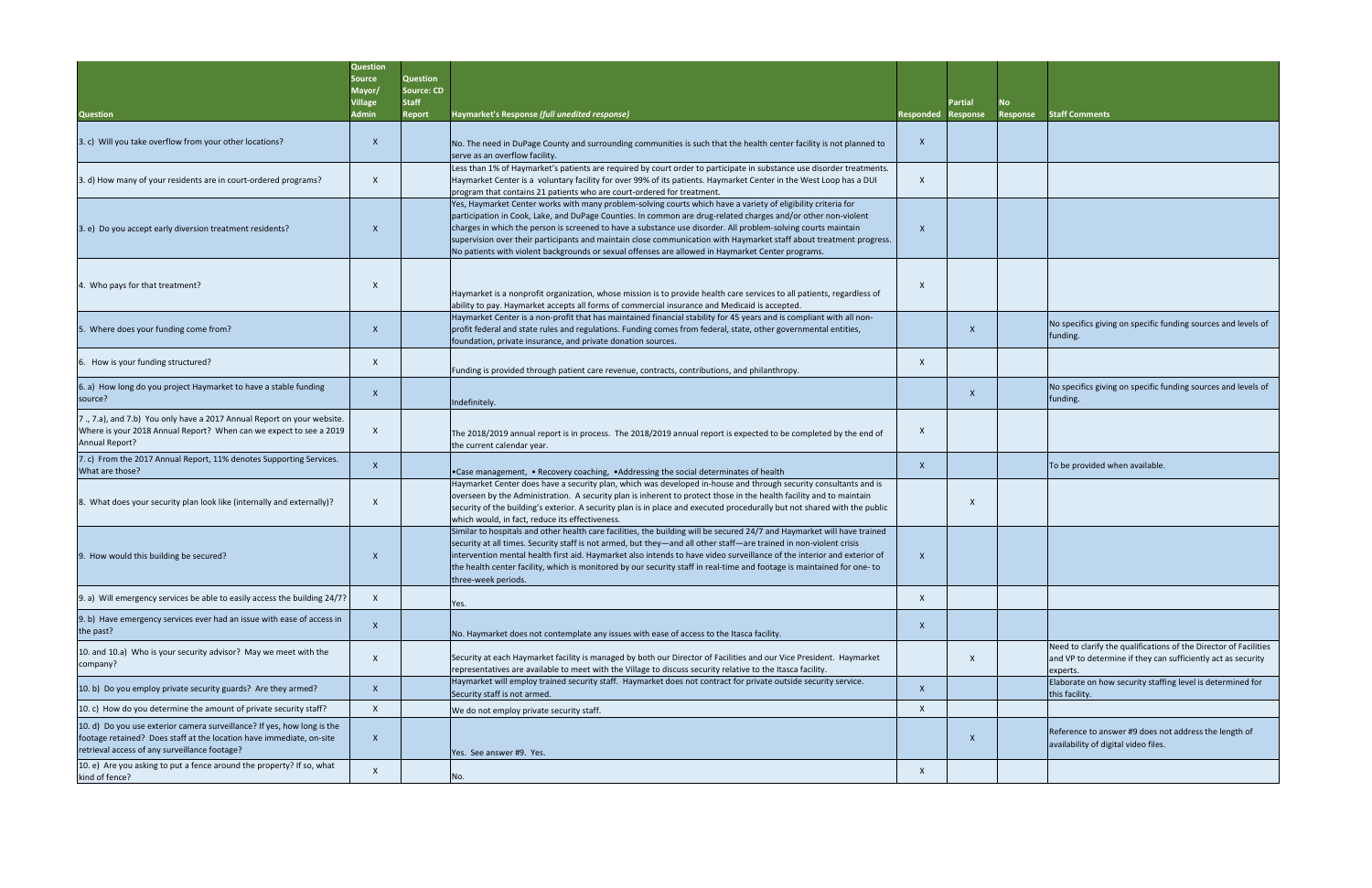| No<br><b>Response</b> | <b>Staff Comments</b>                                                                                                                                                                                                                                                                                                                                                                                                                                                                                                                                                                                                                              |
|-----------------------|----------------------------------------------------------------------------------------------------------------------------------------------------------------------------------------------------------------------------------------------------------------------------------------------------------------------------------------------------------------------------------------------------------------------------------------------------------------------------------------------------------------------------------------------------------------------------------------------------------------------------------------------------|
| X                     | Additional information is needed.                                                                                                                                                                                                                                                                                                                                                                                                                                                                                                                                                                                                                  |
|                       |                                                                                                                                                                                                                                                                                                                                                                                                                                                                                                                                                                                                                                                    |
|                       | Haymarket has a specific program and history of service so<br>should be able to provide a reasonably accurate description<br>of the medical issues they deal with and the EMS plan<br>response. It is not clear why EMS calls would vary by<br>location. If the type of individuals and medical issues served<br>vary significantly at different locations Haymarket must<br>provide information to support this claim. Staff believes that<br>comparable sites are good indicators of performance at<br>future locations. Please specify how private/public EMS calls<br>and service breakdown for existing facilities within 5-year<br>lookback. |
|                       |                                                                                                                                                                                                                                                                                                                                                                                                                                                                                                                                                                                                                                                    |
|                       |                                                                                                                                                                                                                                                                                                                                                                                                                                                                                                                                                                                                                                                    |
|                       |                                                                                                                                                                                                                                                                                                                                                                                                                                                                                                                                                                                                                                                    |
|                       | Information provided acknowledges that there may be<br>instances were involvement of Village first responders will<br>be required. Additional information on the potential<br>volume is necessary to understand impact.                                                                                                                                                                                                                                                                                                                                                                                                                            |
|                       |                                                                                                                                                                                                                                                                                                                                                                                                                                                                                                                                                                                                                                                    |
|                       |                                                                                                                                                                                                                                                                                                                                                                                                                                                                                                                                                                                                                                                    |
|                       | Information provide acknowledges that there may be<br>instances were involvement of Village first responders will<br>be required.                                                                                                                                                                                                                                                                                                                                                                                                                                                                                                                  |

|                                                                                                                                                                       | <b>Question</b><br>Source<br>Mayor/<br>Village<br>Admin | Question<br>Source: CD<br><b>Staff</b><br>Report | Haymarket's Response (full unedited response)                                                                                                                                                                                                                                                                                                                                                                                                                                                                                                                                                                                                                                                                                                                                                                                                                                                                                                                   |                  | <b>Partial</b>  |  |
|-----------------------------------------------------------------------------------------------------------------------------------------------------------------------|---------------------------------------------------------|--------------------------------------------------|-----------------------------------------------------------------------------------------------------------------------------------------------------------------------------------------------------------------------------------------------------------------------------------------------------------------------------------------------------------------------------------------------------------------------------------------------------------------------------------------------------------------------------------------------------------------------------------------------------------------------------------------------------------------------------------------------------------------------------------------------------------------------------------------------------------------------------------------------------------------------------------------------------------------------------------------------------------------|------------------|-----------------|--|
| <b>Question</b>                                                                                                                                                       |                                                         |                                                  |                                                                                                                                                                                                                                                                                                                                                                                                                                                                                                                                                                                                                                                                                                                                                                                                                                                                                                                                                                 | <b>Responded</b> | <b>Response</b> |  |
| 11. What does your EMS plan entail?                                                                                                                                   | X                                                       |                                                  |                                                                                                                                                                                                                                                                                                                                                                                                                                                                                                                                                                                                                                                                                                                                                                                                                                                                                                                                                                 |                  |                 |  |
|                                                                                                                                                                       |                                                         |                                                  | Haymarket's EMS plan will be tailored to the needs of the Itasca facility, predicated on best management practices.                                                                                                                                                                                                                                                                                                                                                                                                                                                                                                                                                                                                                                                                                                                                                                                                                                             |                  |                 |  |
| 11. a) and 11. b) Do you have a contract with a private ambulance<br>service? b) Will you be retaining private contract ambulance services<br>for Itasca?             | $\mathsf{X}$                                            |                                                  | Haymarket intends to contract with a private ambulance service for the Itasca health center facility. Yes.                                                                                                                                                                                                                                                                                                                                                                                                                                                                                                                                                                                                                                                                                                                                                                                                                                                      | X                |                 |  |
| 11. c) Can you give us a five-year lookback on emergency or EMS calls<br>on your facilities?                                                                          | X                                                       |                                                  | Yes. This information is being analyzed and will be made available on the Village of Itasca and Haymarket DuPage web<br>sites. Each health care facility is different in terms of size, location and demographic population served. As such, any<br>information relative to emergency calls at any other facility would not be relevant to the proposed Itasca health<br>center facility and is not relevant to the zoning application pending. Notwithstanding, Haymarket is committed to a<br>high level of patient/client care and will secure an emergency response at any of its facilities when such care is<br>deemed required for the safety and well-being of any patient, client, staff member or private visitor on-site.                                                                                                                                                                                                                            |                  | X               |  |
| 12. Are people using your facility allowed to leave?                                                                                                                  | X                                                       |                                                  | Yes. The Itasca health center facility is proposed to provide both in-patient and outpatient treatment programs,<br>therefore, certain patients will not remain on premises at all times. Residential: These patients are not permitted to<br>leave the facility except when it is medically necessary. These patients will be accompanied by a staff member.<br>Recovery Stay Patients: Those participating in in-patient recovery home programs are permitted to leave for specific<br>reasons as approved by staff, for example, work, medical treatments, and educational programs. Leave of this nature<br>is prescribed, detailed and monitored by caseworkers and/or other treatment staff. All patients are required to<br>provide random urine samples 2 times per week and following any external appointments.                                                                                                                                       | X                |                 |  |
| 12. a) and b) Do you expect law enforcement to assist in recovering an<br>AWOL resident? Has this happened in the past, if so, how many times<br>in the last 5 years? | X                                                       |                                                  | No. Haymarket has never used law enforcement to assist with patients who leave against staff advice. Haymarket will<br>transport patients from the health care facility in the event a patient chooses to leave the facility. No. This has never<br>happened.                                                                                                                                                                                                                                                                                                                                                                                                                                                                                                                                                                                                                                                                                                   | X                |                 |  |
| 12. c) What type of support services do you provide for a patient who<br>wishes to leave early?                                                                       | $\mathsf{X}$                                            |                                                  | . Recovery coaching, . Clinical intervention, . Transportation, . Case management                                                                                                                                                                                                                                                                                                                                                                                                                                                                                                                                                                                                                                                                                                                                                                                                                                                                               | X                |                 |  |
| 13. How do you work with local municipalities for emergency services?                                                                                                 | X                                                       |                                                  | Haymarket Center's treatment programs are located in Chicago's West Loop and in Waukegan. In Waukegan, our<br>office is in the Lake County Probation Department. Haymarket is in constant communication with the Lake County<br>Probation Department and follows all regulations and protocols for their facility. In Chicago, Haymarket's utilization of<br>emergency services has never been called into question. If a call for emergency services has been placed, Haymarket<br>security staff meet the emergency services team outside the building and provide clear directions and escort EMTs to<br>where they are needed. In Itasca, Haymarket Center will be contracting with a private ambulance service to answer<br>any emergency calls prior to contacting the Village's first responders. In addition, Haymarket Center proposes to meet<br>with the Village and first responders to have direct input in developing a mutually acceptable plan. | X                |                 |  |
| 14. What type of internal medical staffing do you intend to have?                                                                                                     | $\mathsf{X}$                                            |                                                  | Haymarket will hire medical professionals typical of a health center facility of its nature: a clinical director, counselor,<br>nurses, nurse practitioners, licensed practical nurses, caseworkers, recovery workers, and social workers.                                                                                                                                                                                                                                                                                                                                                                                                                                                                                                                                                                                                                                                                                                                      | $\mathsf{X}$     |                 |  |
| 14. a) What types of medical emergencies can be treated at the<br>facility?                                                                                           | X                                                       |                                                  | With a full-time medical staff, Haymarket staff is trained to respond to a full range of medical emergencies such as<br>asthma attacks, seizures, spikes in blood pressure. However, should the need arise, Haymarket will refer cases<br>involving life-threatening conditions such as heart attacks to our contracted ambulance services.                                                                                                                                                                                                                                                                                                                                                                                                                                                                                                                                                                                                                     | X                |                 |  |
| 14. b) If there is a medical emergency for a patient or staff member,<br>what resources do you expect Itasca to provide?                                              | X                                                       |                                                  | Those similar to what Itasca provides to any other resident or business facing a medical emergency, other than as can<br>be responded to by private ambulance care.                                                                                                                                                                                                                                                                                                                                                                                                                                                                                                                                                                                                                                                                                                                                                                                             | X                |                 |  |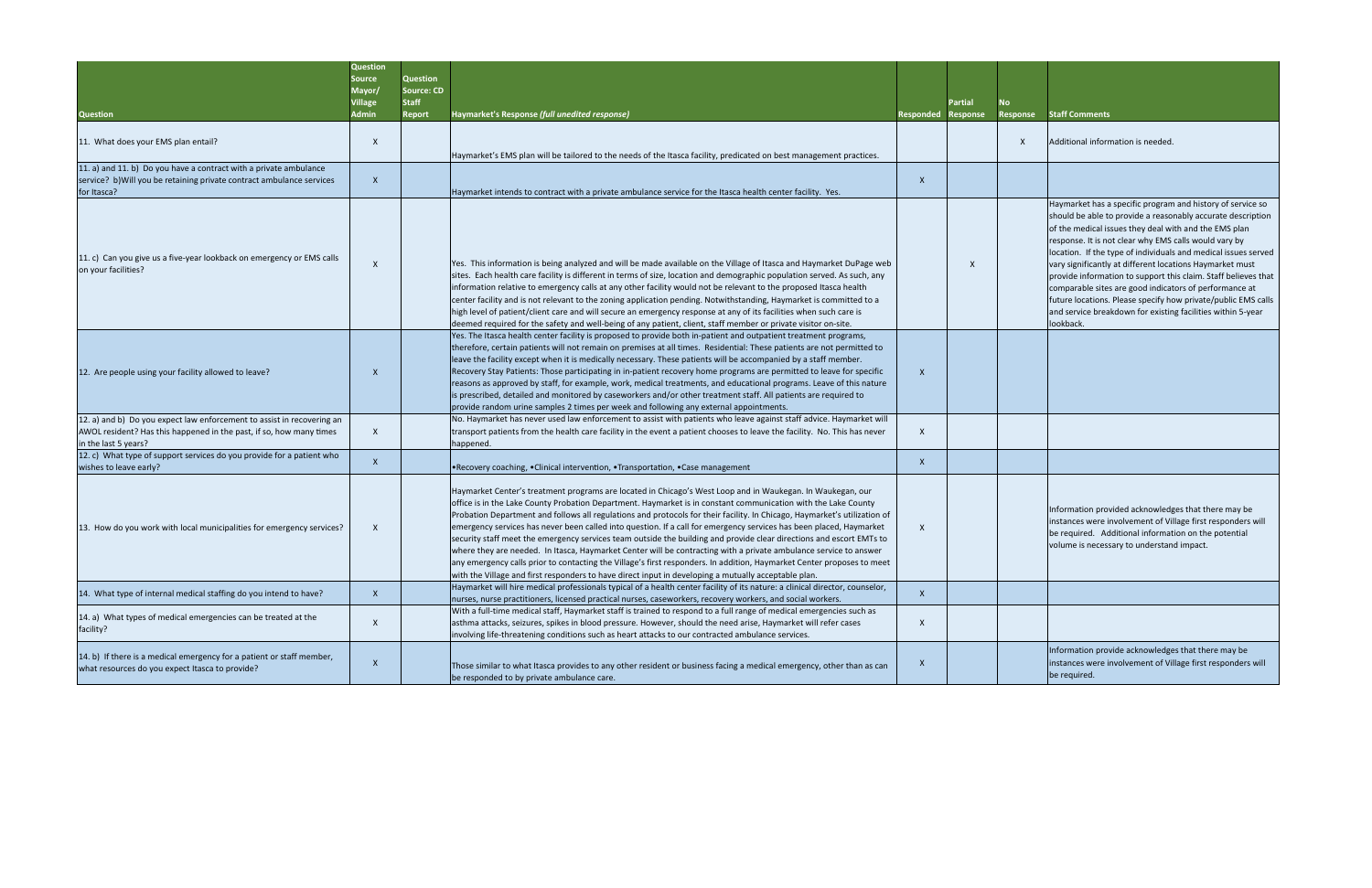|       | <b>Partial</b>  | <b>No</b>       |                                                                                                                                                                                                                                                                                                                                                                                                                                                                                                                                                                                                                                                                                                                                                                                                                       |
|-------|-----------------|-----------------|-----------------------------------------------------------------------------------------------------------------------------------------------------------------------------------------------------------------------------------------------------------------------------------------------------------------------------------------------------------------------------------------------------------------------------------------------------------------------------------------------------------------------------------------------------------------------------------------------------------------------------------------------------------------------------------------------------------------------------------------------------------------------------------------------------------------------|
| onded | <b>Response</b> | <b>Response</b> | <b>Staff Comments</b>                                                                                                                                                                                                                                                                                                                                                                                                                                                                                                                                                                                                                                                                                                                                                                                                 |
|       | X               |                 | Haymarket cites increasing demand due to the rise in opioid<br>fatalities and overdose reversals in DuPage. Haymarket<br>states that clients of Haymarket are "from DuPage and collar<br>counties" The decision on Itasca location appears to be<br>based on availability the potential ease of conversion.<br>Haymarket incorrectly concludes site is appropriately zoned<br>for healthcare facility a special use and immediately south of<br>an industrial area. There is no adjacent industrial or<br>manufacturing zoning. . No specific information or studies<br>provided on alternative locations that would better serve<br>and be proximate to the majority of DuPage residents. In<br>fact, if serving all Chicago area counties, then any location<br>within the 7 county area would potentially suffice. |
| x     |                 |                 | Important to note that the net increase in jobs is approx. 110<br>per Haymarket, as 50+ current workers will lose their jobs.                                                                                                                                                                                                                                                                                                                                                                                                                                                                                                                                                                                                                                                                                         |
| X     |                 |                 |                                                                                                                                                                                                                                                                                                                                                                                                                                                                                                                                                                                                                                                                                                                                                                                                                       |
|       |                 |                 |                                                                                                                                                                                                                                                                                                                                                                                                                                                                                                                                                                                                                                                                                                                                                                                                                       |
| Χ     |                 |                 |                                                                                                                                                                                                                                                                                                                                                                                                                                                                                                                                                                                                                                                                                                                                                                                                                       |
| X     |                 |                 |                                                                                                                                                                                                                                                                                                                                                                                                                                                                                                                                                                                                                                                                                                                                                                                                                       |
| X     |                 |                 |                                                                                                                                                                                                                                                                                                                                                                                                                                                                                                                                                                                                                                                                                                                                                                                                                       |

|                                                                                                          | <b>Question</b><br><b>Source</b><br>Mayor/<br><b>Village</b> | <b>Question</b><br><b>Source: CD</b><br><b>Staff</b> |                                                                                                                                                                                                                                                                                                                                                                                                                                                                                                                                                                                                                                                                                                                                                                                                                                                                                                                                                                                                                                                                                                                                                                                                                                                                                                                                                                                                                                                                                                                                                                                                                                                                                                                                                                                                                                                                                                                                                                                                                                                                                                                                                                                                                                                                                                                                                                                                                                                                                                                                                                                                                                                                                                                                                                                                                                                                                                                                                                                                               |                  | <b>Partial</b>  |
|----------------------------------------------------------------------------------------------------------|--------------------------------------------------------------|------------------------------------------------------|---------------------------------------------------------------------------------------------------------------------------------------------------------------------------------------------------------------------------------------------------------------------------------------------------------------------------------------------------------------------------------------------------------------------------------------------------------------------------------------------------------------------------------------------------------------------------------------------------------------------------------------------------------------------------------------------------------------------------------------------------------------------------------------------------------------------------------------------------------------------------------------------------------------------------------------------------------------------------------------------------------------------------------------------------------------------------------------------------------------------------------------------------------------------------------------------------------------------------------------------------------------------------------------------------------------------------------------------------------------------------------------------------------------------------------------------------------------------------------------------------------------------------------------------------------------------------------------------------------------------------------------------------------------------------------------------------------------------------------------------------------------------------------------------------------------------------------------------------------------------------------------------------------------------------------------------------------------------------------------------------------------------------------------------------------------------------------------------------------------------------------------------------------------------------------------------------------------------------------------------------------------------------------------------------------------------------------------------------------------------------------------------------------------------------------------------------------------------------------------------------------------------------------------------------------------------------------------------------------------------------------------------------------------------------------------------------------------------------------------------------------------------------------------------------------------------------------------------------------------------------------------------------------------------------------------------------------------------------------------------------------------|------------------|-----------------|
| <b>Question</b>                                                                                          | Admin                                                        | <b>Report</b>                                        | Haymarket's Response (full unedited response)                                                                                                                                                                                                                                                                                                                                                                                                                                                                                                                                                                                                                                                                                                                                                                                                                                                                                                                                                                                                                                                                                                                                                                                                                                                                                                                                                                                                                                                                                                                                                                                                                                                                                                                                                                                                                                                                                                                                                                                                                                                                                                                                                                                                                                                                                                                                                                                                                                                                                                                                                                                                                                                                                                                                                                                                                                                                                                                                                                 | <b>Responded</b> | <b>Response</b> |
| 15. How did you come up with the Itasca location?                                                        | X                                                            | $\boldsymbol{X}$                                     | The demand for our services continues to rise due to an increase in opioid fatalities and overdose reversals in DuPage<br>County. In 2017-2018, nearly 2,000 men and women from DuPage and the collar counties were patients at Haymarket<br>clinics. There is a need for Haymarket's services in this area. The Holiday Inn was identified as a location that might be<br>available. The existing hotel is easily converted to a health center use, common to other older hotel/hospital<br>conversions in other states. Haymarket learned that it had previously been for sale as a hotel and received no offers.<br>The owner plans to discontinue it as a Holiday Inn. Haymarket learned that the site is zoned B-2 where healthcare<br>facilities are allowed by the Village of Itasca as special uses. It is not adjacent to any residential neighborhood and is<br>immediately south of an industrially zoned area. The site is located in a business park with ample parking, surrounded<br>by major highways. Its surrounding green space is consistent with a health center facility.                                                                                                                                                                                                                                                                                                                                                                                                                                                                                                                                                                                                                                                                                                                                                                                                                                                                                                                                                                                                                                                                                                                                                                                                                                                                                                                                                                                                                                                                                                                                                                                                                                                                                                                                                                                                                                                                                                               |                  | X               |
| 16. and 16. a) How many jobs do you expect to provide? What types of<br>iobs will be available?          | $\mathsf{X}$                                                 |                                                      | The Haymarket health center facility will triple the number of full-time jobs at that location, to more than 160.<br>Haymarket Center expects the following types of jobs to be available: a Clinical Director, Medical Director,<br>Psychiatrists, Facility Director, Facility Supervisor, Licensed Clinical Professional Counselors, Licensed Practical Nurses,<br>Nurse Practitioners, an Information Technology Specialist, a Human Resource Specialist, Case Managers, Case Aides,<br>Counselors, Admissions Specialists, Maintenance Personnel, Housekeeping Personnel, Security Personnel and a site<br>Executive Administrator.                                                                                                                                                                                                                                                                                                                                                                                                                                                                                                                                                                                                                                                                                                                                                                                                                                                                                                                                                                                                                                                                                                                                                                                                                                                                                                                                                                                                                                                                                                                                                                                                                                                                                                                                                                                                                                                                                                                                                                                                                                                                                                                                                                                                                                                                                                                                                                       | X                |                 |
| 16. b) and c) How do you hire? Will you be moving people from other<br>facilities to this proposed site? | $\mathsf{X}$                                                 |                                                      | Haymarket posts its open positions on-line and accepts walk-in applications as do other employers. Haymarket also<br>partners with other agencies for qualified applicants. No. However, if the existing staff is interested in working at the<br>Itasca health center facility and it is in the best interest of the employee and management, consideration will be given<br>to granting such relocation request.                                                                                                                                                                                                                                                                                                                                                                                                                                                                                                                                                                                                                                                                                                                                                                                                                                                                                                                                                                                                                                                                                                                                                                                                                                                                                                                                                                                                                                                                                                                                                                                                                                                                                                                                                                                                                                                                                                                                                                                                                                                                                                                                                                                                                                                                                                                                                                                                                                                                                                                                                                                            | X                |                 |
| 17. How do you run as a treatment facility?                                                              | X                                                            |                                                      | Haymarket Center brings hope to individuals and families who are suffering personally or through a loved one, friend<br>or community member, with substance use issues or mental health problems. Through a range of specialized in-<br>patient, out-patient and other programs, Haymarket provides exceptional care. The Itasca health center facility will<br>provide a range of medical and clinical services, and will be licensed by the Illinois Department of Human Services to<br>provide: •Assessment/diagnosis; •Crisis stabilization, with stays up to seven days. Crisis stabilization will be staffed<br>with licensed clinical staff and a registered nurse or licensed practical nurse at least 40 hours per week and with<br>additional staff 24 hours per day, seven days per week, 365 days per year; • Medically monitored withdrawal<br>management (detoxification) with usual stays of three to five days. Withdrawal management units are staffed with<br>nurse practitioners or physician assistants, registered nurses and/or licensed practical nurses 24 hours per day, seven<br>days per week, 365 days per year. Additional staff includes Illinois Certification Board-certified counselors; •Clinically<br>managed high-intensity in-patient substance use disorders treatment, with separate programs for men and women.<br>This program will have usual lengths of stay, depending on the specialized program, of up to 7, 14, 28 or 90 days. In-<br>patient substance use disorder programs are staffed with registered nurses or licensed practical nurses and Illinois<br>Certification Board-Certified or licensed counselors at least 40 hours per week and with additional program staff 24<br>hours per day, seven days per week, 365 days per year; . Outpatient substance use disorders treatment. Outpatient<br>programs are staffed with Illinois Certification Board-certified or licensed counselors, as well as with case managers;<br>. Recovery stay program with separate programs for men and women. Recovery home stays will usually be 90 days but<br>may be up to 365 days. Recovery Homes, are defined by Title 77 Illinois Administrative Code Rule 2060, as "alcohol and<br>drug free housing components whose rules, peer-led groups, staff activities and/or other structured operations are<br>directed toward maintenance of sobriety recovery living environments or who recently have completed substance<br>abuse treatment services or who may be receiving such treatment services at another licensed facility." Rule 2060<br>requires Recovery Homes to have certified staff and structure including at least five group sessions per week. Certified<br>staff will be on the unit 24 hours per day, seven days per week, 365 days per year. Recovery patients will provide<br>weekly schedules and inform staff of all movement external to the health center facility and sign in and out when they<br>enter or leave the Recovery Home. | X                |                 |
| 17. a) What is your management structure?                                                                | $\mathsf{X}$                                                 |                                                      | Haymarket Center is a non-for-profit organization with a volunteer unpaid Board of Directors. The Board directs the<br>work of the leadership team which is headed by President and Chief Executive Officer Dan Lustig, PsyD, CAADC, MISA<br>II. He and the leadership team members direct the work of all other Haymarket employees.                                                                                                                                                                                                                                                                                                                                                                                                                                                                                                                                                                                                                                                                                                                                                                                                                                                                                                                                                                                                                                                                                                                                                                                                                                                                                                                                                                                                                                                                                                                                                                                                                                                                                                                                                                                                                                                                                                                                                                                                                                                                                                                                                                                                                                                                                                                                                                                                                                                                                                                                                                                                                                                                         | $\mathsf{X}$     |                 |
| 17. b) How many of your staff have medical degrees? What degrees?                                        | $\mathsf{X}$                                                 |                                                      | Pertinent to the Itasca health center facility, Haymarket will engage the required number of medical degreed, licensed<br>and/or State certificated employees to satisfy State licensing requirements and best management practices. Medical<br>Doctors, Nurse Practitioners, Registered Nurses, Licensed Practical Nurses, and Certified Nursing Assistants.                                                                                                                                                                                                                                                                                                                                                                                                                                                                                                                                                                                                                                                                                                                                                                                                                                                                                                                                                                                                                                                                                                                                                                                                                                                                                                                                                                                                                                                                                                                                                                                                                                                                                                                                                                                                                                                                                                                                                                                                                                                                                                                                                                                                                                                                                                                                                                                                                                                                                                                                                                                                                                                 | X                |                 |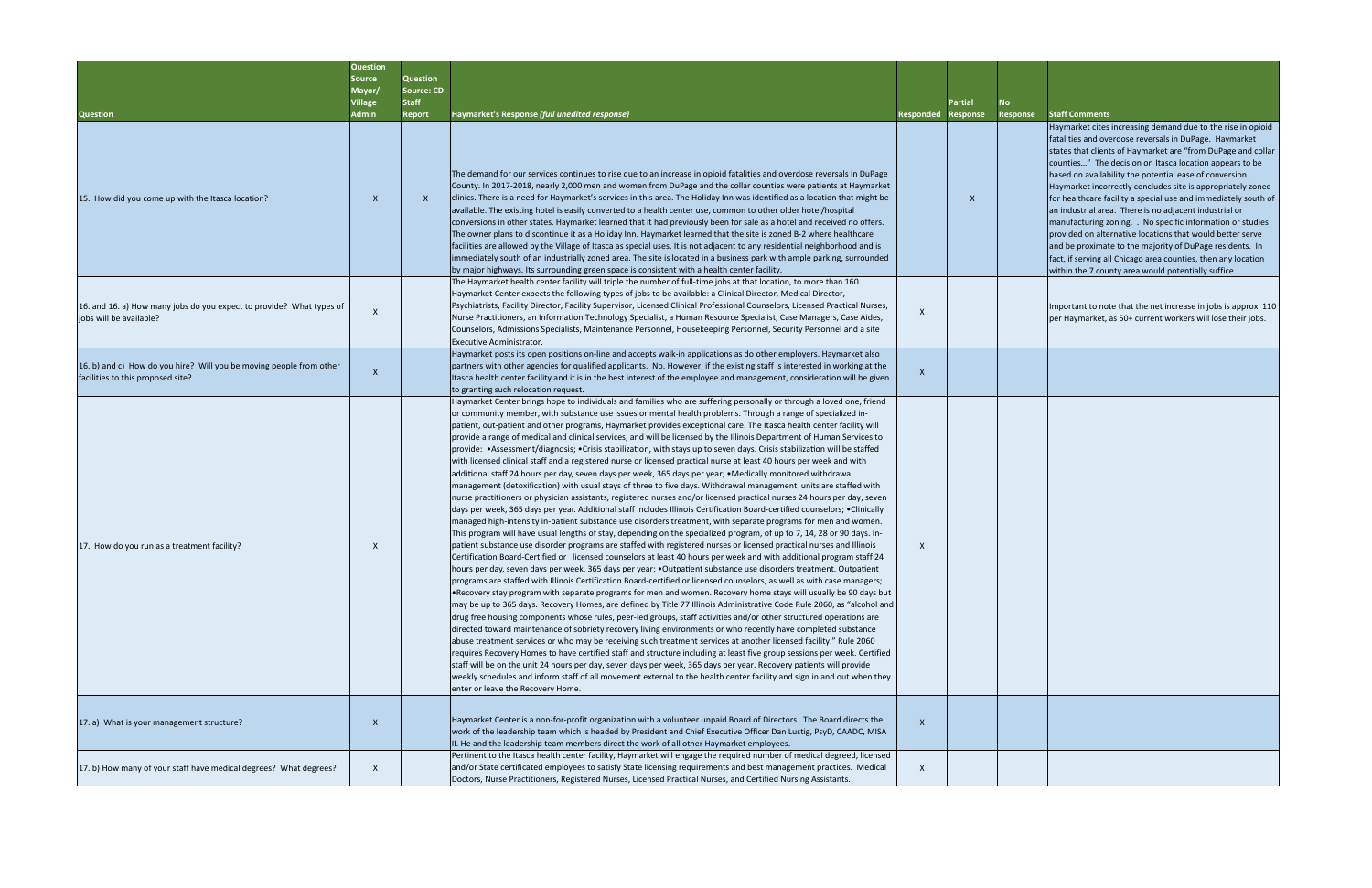| <b>Question</b>                                                                                                                                                                                                                                                                                                                                                                                                             | <b>Question</b><br>Source<br>Mayor/<br>Village<br><b>Admin</b> | <b>Question</b><br><b>Source: CD</b><br><b>Staff</b><br><b>Report</b> | Haymarket's Response (full unedited response)                                                                                                                                                                                                                                                                                                                                                                                                                                                                                                                                                                                                                                                                                                                                                                                                           | <b>Responded</b> | <b>Partial</b><br><b>Response</b> | No<br>Response | <b>Staff Co</b>                             |
|-----------------------------------------------------------------------------------------------------------------------------------------------------------------------------------------------------------------------------------------------------------------------------------------------------------------------------------------------------------------------------------------------------------------------------|----------------------------------------------------------------|-----------------------------------------------------------------------|---------------------------------------------------------------------------------------------------------------------------------------------------------------------------------------------------------------------------------------------------------------------------------------------------------------------------------------------------------------------------------------------------------------------------------------------------------------------------------------------------------------------------------------------------------------------------------------------------------------------------------------------------------------------------------------------------------------------------------------------------------------------------------------------------------------------------------------------------------|------------------|-----------------------------------|----------------|---------------------------------------------|
| 18. You are interested in moving into Itasca, how is Haymarket going to<br>become a part of our community?                                                                                                                                                                                                                                                                                                                  | $\times$                                                       |                                                                       | Haymarket is committed to being a good neighbor in Itasca and a strong community partner. Haymarket pledges to<br>support community events in Itasca, offer educational and training programs, partner with first responders and<br>lidentify grant opportunities that bring additional financial support to the community.                                                                                                                                                                                                                                                                                                                                                                                                                                                                                                                             | X                |                                   |                |                                             |
| 18. a) and b) Do you have community outreach programs in place at<br>other facilities? What does your corporate social responsibility plan<br>offer for Itasca?                                                                                                                                                                                                                                                             | $\mathsf{X}$                                                   |                                                                       | Yes. In all of our existing locations where possible Haymarket Center employs environmentally sustainable products<br>and practices in our operations. In addition, we support philanthropic giving, volunteering training, and educational<br>programs and outreach. We will employ those same concepts in Itasca.                                                                                                                                                                                                                                                                                                                                                                                                                                                                                                                                     |                  | X                                 |                | Need m                                      |
| 19. Who do you think is going to help Itasca fund for public safety<br>services needed by Haymarket?                                                                                                                                                                                                                                                                                                                        | $\times$                                                       |                                                                       | While Haymarket is cognizant of the fact that funding for public safety is derived from property taxes, which<br>Haymarket will not pay as a non-profit property owner, Haymarket currently intends to contract with a private<br>ambulance service to offset any burden on Itasca, and it is open to continuing to discuss the Village's financial<br>concerns. More importantly, Haymarket is firmly committed to bringing to Itasca a much-needed health center facility,<br>which will support the treatment needs of residents in DuPage County and neighboring communities. Haymarket<br>Center intends to bring a positive economic benefit to the Village by partnering on grant opportunities, employing<br>more than double the existing employee population at the planned site and purchasing (when available) local goods<br>and services. |                  | $\times$                          |                | No anal<br>ambular<br>might co<br>off-set r |
| 20. What are the services provided by other substance abuse facilities<br>near Itasca?                                                                                                                                                                                                                                                                                                                                      |                                                                | X                                                                     |                                                                                                                                                                                                                                                                                                                                                                                                                                                                                                                                                                                                                                                                                                                                                                                                                                                         |                  |                                   | $\mathsf{X}$   |                                             |
| 21. Could a facility as originally proposed in Wheaton or in another<br>location in DuPage County or adjacent counties be better suited to the<br>population in need of services?                                                                                                                                                                                                                                           |                                                                | X                                                                     |                                                                                                                                                                                                                                                                                                                                                                                                                                                                                                                                                                                                                                                                                                                                                                                                                                                         |                  |                                   | X              |                                             |
| 22. Can Haymarket provide information about other suitable locations<br>they have considered and the reasons for not pursuing them?                                                                                                                                                                                                                                                                                         |                                                                | X                                                                     |                                                                                                                                                                                                                                                                                                                                                                                                                                                                                                                                                                                                                                                                                                                                                                                                                                                         |                  |                                   | $\times$       |                                             |
| 23. Has Haymarket secured licensing approval from the State of Illinois<br>Department of Alcohol and Substance Abuse for this facility?                                                                                                                                                                                                                                                                                     |                                                                | X                                                                     | Yes. See planned development special use petition                                                                                                                                                                                                                                                                                                                                                                                                                                                                                                                                                                                                                                                                                                                                                                                                       | X                |                                   |                |                                             |
| 24. The analysis of the impact on public safety services is deficient. The<br>impact on police and EMS services is not addressed. The petitioner<br>indicates that calls for EMS service will be provided by contractors.<br>Additional information on anticipated calls for service is necessary to<br>understand staffing and financial impact to the taxing bodies.                                                      |                                                                | $\times$                                                              |                                                                                                                                                                                                                                                                                                                                                                                                                                                                                                                                                                                                                                                                                                                                                                                                                                                         |                  |                                   | $\times$       |                                             |
| 25. Need clarification on the existence of extended stay at the current<br>facility and the taxes associated with this type of room arrangement. If<br>this has been occurring the Holiday Inn operator does not have zoning<br>authorization for long-term occupancy.                                                                                                                                                      |                                                                | $\times$                                                              |                                                                                                                                                                                                                                                                                                                                                                                                                                                                                                                                                                                                                                                                                                                                                                                                                                                         | $\times$         |                                   |                | Teska's<br>as "exte<br>study fo             |
| 26. The hotel is part of a special service area (SSA) tax district that<br>includes the Spring Lake Business Park. As established by Village<br>Ordinance #1329-06, revenue from the SSA provides for new<br>construction and future maintenance of roadways and related roadway<br>improvements. Haymarket needs to clarify the impact of the loss of tax<br>revenue on other business and property owners within the SSA. |                                                                | X                                                                     |                                                                                                                                                                                                                                                                                                                                                                                                                                                                                                                                                                                                                                                                                                                                                                                                                                                         |                  |                                   | X              | See KRG                                     |
| 27. The under-performance of the existing hotel may be tied to the<br>owners/operators lack of investment and desire to sell the property<br>and may have no direct relation to the marketability of the subject<br>property for other hotel operators or retail establishments.                                                                                                                                            |                                                                | X                                                                     |                                                                                                                                                                                                                                                                                                                                                                                                                                                                                                                                                                                                                                                                                                                                                                                                                                                         |                  |                                   | X              |                                             |
| 28. Need to clarify the contributions from the existing hotel to the food<br>and beverage tax receipts and hotel/motel tax receipts. These are<br>bundled into "Other Existing Tax Revenue" in the Teska Associates, Inc.<br>economic impact study.                                                                                                                                                                         |                                                                | X                                                                     |                                                                                                                                                                                                                                                                                                                                                                                                                                                                                                                                                                                                                                                                                                                                                                                                                                                         |                  |                                   | X              | See KRG                                     |
| 29. Haymarket claims that the current owner has unsuccessfully tried<br>to market the property for similar uses but provides no evidence to<br>support this claim. Furthermore, no evidence has been provided on the<br>market potential for commercial uses other than a hotel. The report<br>lacks any reference to a professional market study to verify the<br>commercial value of the property.                        |                                                                | X                                                                     |                                                                                                                                                                                                                                                                                                                                                                                                                                                                                                                                                                                                                                                                                                                                                                                                                                                         |                  |                                   | $\mathsf{X}$   | Provide<br>marketi                          |

| L<br>nse | No<br>Response | <b>Staff Comments</b>                                                                                                                                                                                                 |
|----------|----------------|-----------------------------------------------------------------------------------------------------------------------------------------------------------------------------------------------------------------------|
|          |                |                                                                                                                                                                                                                       |
| X        |                | Need more specifics on other outreach programs.                                                                                                                                                                       |
| Χ        |                | No analysis provided on cost of Village services when private<br>ambulance service not available. All public safety services<br>might consider establishing a payment/call arrangement to<br>off-set non-tax revenue. |
|          | X              |                                                                                                                                                                                                                       |
|          | Χ              |                                                                                                                                                                                                                       |
|          | X              |                                                                                                                                                                                                                       |
|          |                |                                                                                                                                                                                                                       |
|          | X              |                                                                                                                                                                                                                       |
|          |                | Teska's analysis appears to mischaracterize what it referrs to<br>as "extended stay" under the Village's definition. See KRG<br>study for tax impacts.                                                                |
|          | X              | See KRG study for tax impacts                                                                                                                                                                                         |
|          | X              |                                                                                                                                                                                                                       |
|          | X              | See KRG study for tax impacts                                                                                                                                                                                         |
|          | X              | Provide additional information on property owner's<br>marketing efforts.                                                                                                                                              |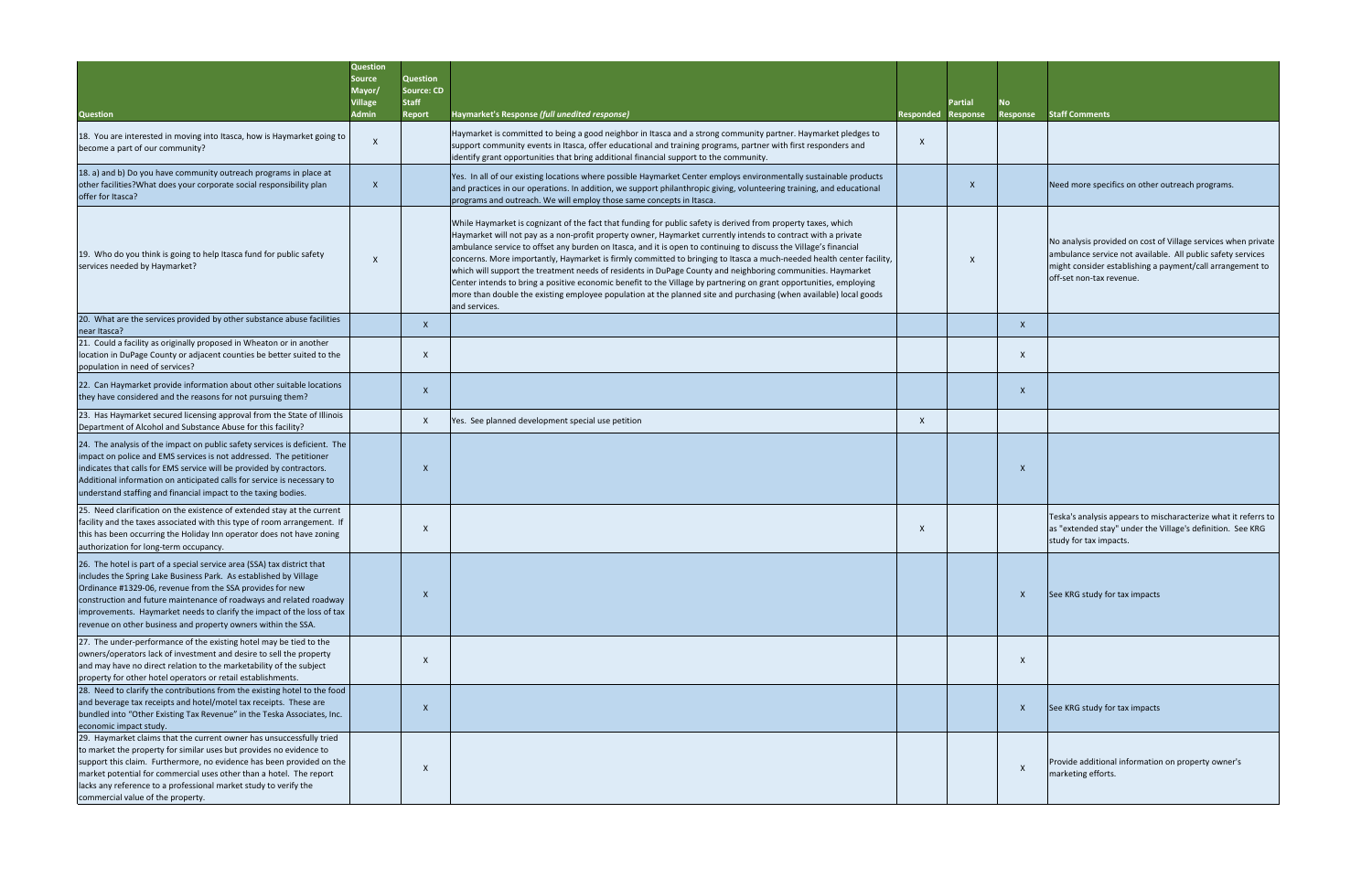|                                                                                                                                                                                                                                                                                                                                                                                                                                                                                                                                                                                                                                                                                                                                                                                                                                                                                                                                                                                                                                                                                                                                                                                                             | <b>Question</b>          |                                      |                                               |                           |                |              |                                                                                              |
|-------------------------------------------------------------------------------------------------------------------------------------------------------------------------------------------------------------------------------------------------------------------------------------------------------------------------------------------------------------------------------------------------------------------------------------------------------------------------------------------------------------------------------------------------------------------------------------------------------------------------------------------------------------------------------------------------------------------------------------------------------------------------------------------------------------------------------------------------------------------------------------------------------------------------------------------------------------------------------------------------------------------------------------------------------------------------------------------------------------------------------------------------------------------------------------------------------------|--------------------------|--------------------------------------|-----------------------------------------------|---------------------------|----------------|--------------|----------------------------------------------------------------------------------------------|
|                                                                                                                                                                                                                                                                                                                                                                                                                                                                                                                                                                                                                                                                                                                                                                                                                                                                                                                                                                                                                                                                                                                                                                                                             | <b>Source</b>            | <b>Question</b><br><b>Source: CD</b> |                                               |                           |                |              |                                                                                              |
|                                                                                                                                                                                                                                                                                                                                                                                                                                                                                                                                                                                                                                                                                                                                                                                                                                                                                                                                                                                                                                                                                                                                                                                                             | Mayor/<br><b>Village</b> | <b>Staff</b>                         |                                               |                           | <b>Partial</b> | No           |                                                                                              |
| <b>Question</b>                                                                                                                                                                                                                                                                                                                                                                                                                                                                                                                                                                                                                                                                                                                                                                                                                                                                                                                                                                                                                                                                                                                                                                                             | <b>Admin</b>             | <b>Report</b>                        | Haymarket's Response (full unedited response) | <b>Responded Response</b> |                | Response     | <b>Staff Comments</b>                                                                        |
| 30. The following are Staff comments and recommended revisions to<br>the landscape plan: • Increase the number of shade trees along the<br>north lot line with an average spacing of 50 ft. on center; • Expand the<br>planting beds that serve to screen the parking areas along the north lot<br>line so that a continuous planting area and screen is established;<br>. Expand the planting beds that serve to screen the parking areas along<br>the west lot line so that a continuous planting area and screen is<br>established; • Add shrub, ornamental grasses or another ground cover<br>to the landscape islands within the parking areas; • Add shade trees<br>within the landscape area along the entry drive west of the covered<br>entrance adjacent to the parking spaces; • Add foundation landscaping<br>to the grass areas east of the main entrance; • The landscape plan shall<br>include key numbers to identify where each type of plant material is to<br>be installed and shall indicate the number/quantity of each type of<br>plant material; • Provide an inventory of all existing dead, damaged and<br>dying landscape material and replace with a similar type of vegetation. |                          | $\mathsf{x}$                         |                                               |                           |                |              |                                                                                              |
| 31. The site plan does not provide for outdoor or indoor<br>community/recreational space for clients and their children.                                                                                                                                                                                                                                                                                                                                                                                                                                                                                                                                                                                                                                                                                                                                                                                                                                                                                                                                                                                                                                                                                    |                          | $\mathsf{X}$                         |                                               |                           |                | $\mathsf{X}$ |                                                                                              |
| 32. Tabulation of all uses on the building by square footage and<br>percent of total floor area (i.e., crisis stabilization, withdrawal<br>management, high-intensity residential treatment, outpatient<br>treatment, and recovery homes).                                                                                                                                                                                                                                                                                                                                                                                                                                                                                                                                                                                                                                                                                                                                                                                                                                                                                                                                                                  |                          | $\mathsf{x}$                         |                                               |                           |                | $\mathsf{x}$ | There is inconsistent language between the application<br>materials and the submitted plans. |
| 33. Confirm the number of residential facilities/rooms having overnight<br>occupancy.                                                                                                                                                                                                                                                                                                                                                                                                                                                                                                                                                                                                                                                                                                                                                                                                                                                                                                                                                                                                                                                                                                                       |                          | $\mathsf{X}$                         |                                               |                           |                | X            |                                                                                              |
| 34. Clarify the area of the building that will be used for food<br>service/cafeteria/dining.                                                                                                                                                                                                                                                                                                                                                                                                                                                                                                                                                                                                                                                                                                                                                                                                                                                                                                                                                                                                                                                                                                                |                          | $\mathsf{x}$                         |                                               |                           |                | X            |                                                                                              |
| 35. Clarify how many employees will be present during each shift.                                                                                                                                                                                                                                                                                                                                                                                                                                                                                                                                                                                                                                                                                                                                                                                                                                                                                                                                                                                                                                                                                                                                           |                          |                                      |                                               |                           |                |              |                                                                                              |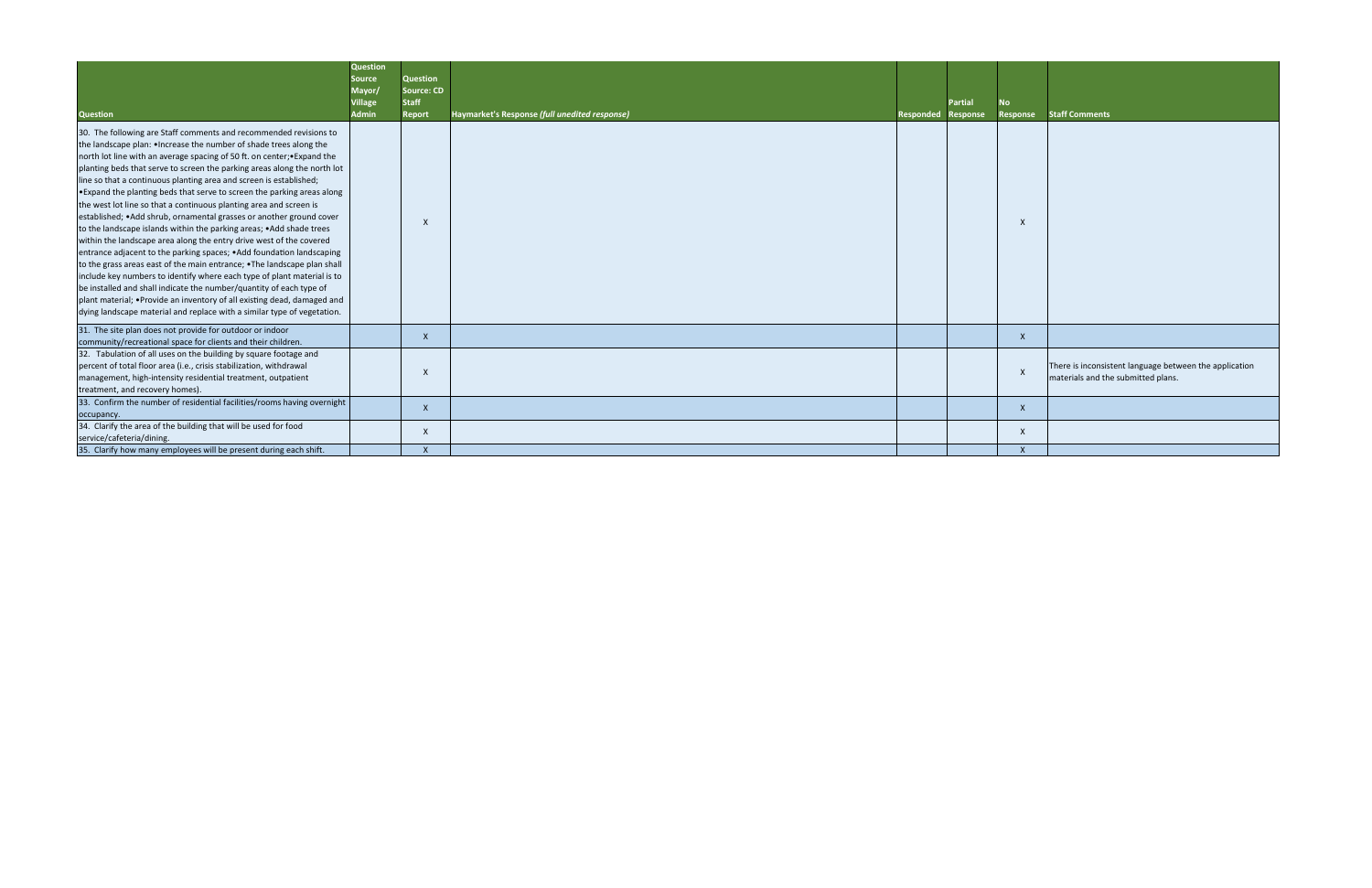| From:                  | Jeff Pruyn <jpruyn@itasca.com></jpruyn@itasca.com> |
|------------------------|----------------------------------------------------|
| Sent:                  | Tuesday, September 17, 2019 11:06 PM               |
| To:                    | Alex Russo                                         |
| Cc:                    | Carie Anne Ergo; Shannon Malik Jarmusz             |
| Subject:               | Re: Haymarket                                      |
| <b>Follow Up Flag:</b> | Follow up                                          |
| <b>Flag Status:</b>    | Flagged                                            |

Alex:

Thank you for reaching out regarding Haymarket Center's plan to purchase the Holiday Inn-Itasca and convert it to a not-for-profit drug treatment facility.

Your thoughts are important to me. And while making your thoughts known via e-mail is a good first step, the Plan Commission cannot consider your comments unless you submit your thoughts directly to the Plan Commission at its official public hearing for Haymarket's application.

According to Illinois law, the petitioner (Haymarket) has a right to have its proposal considered by Itasca's Plan Commission and the Village Board. Haymarket's application is scheduled to be considered at the September 18th Plan Commission meeting.

During the public hearing portion of the Plan Commission meeting, members of the public will be given an opportunity to learn about and provide comment on the proposal. I encourage each and every interested resident to attend the Plan Commission meeting, so that their comments become part of the public record. The Plan Commission may only consider comments documented during the official public hearing when it makes a recommendation to the Village Board.

The Village has established a dedicated page online to update interested residents and businesses as Haymarket Center moves through the review, public hearing and zoning approval process. If you would like to be notified when new information is available, please visit the Village's web site (www.itasca.com) and click on the Haymarket page to sign up for updates.

Mayor Jeff Pruyn Village of Itasca

Sent from my iPad

On Sep 17, 2019, at 9:21 AM, Alex Russo

Hello Mayer Pruyn and other members of the Village Board, When weighing the Haymarket rehab center, I urge you to shed all misconceptions and antiquated beliefs about who will be served by this facility. The days of "low life druggies" are behind us. Drug addicts can be pharmacists, teachers, lawyers, police officers. It can be anyone unfortunate enough to be overprescribed opioids by their doctor. It's our neighbors and friends. There's a misconception of the "rehab boogeyman," that everyone there will want to steal and cause havoc in town, when in reality they are mostly people like you and me just looking for help. They are trying to improve their lives via rehab. Isn't that what we all want for our citizens? Thank you,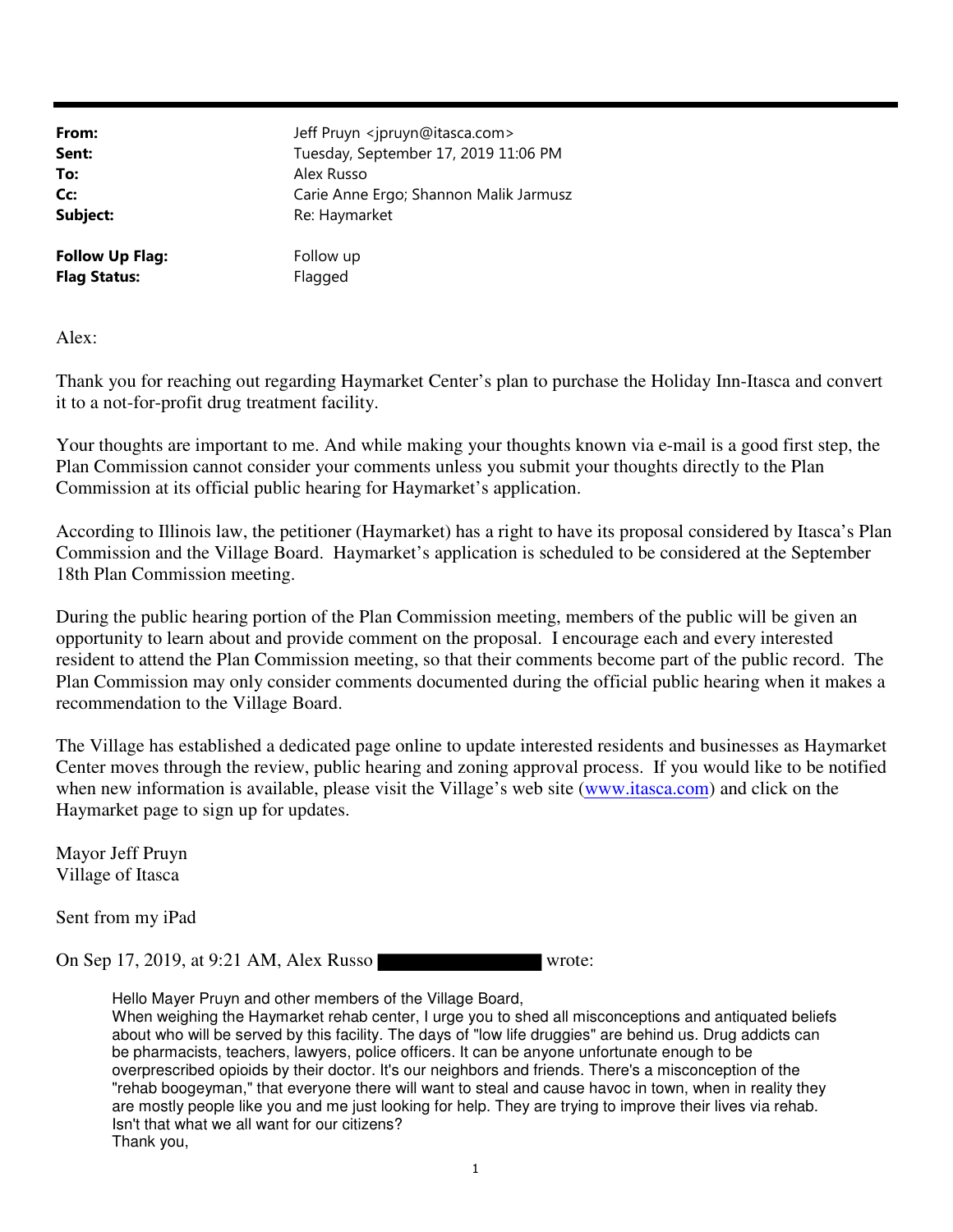Alex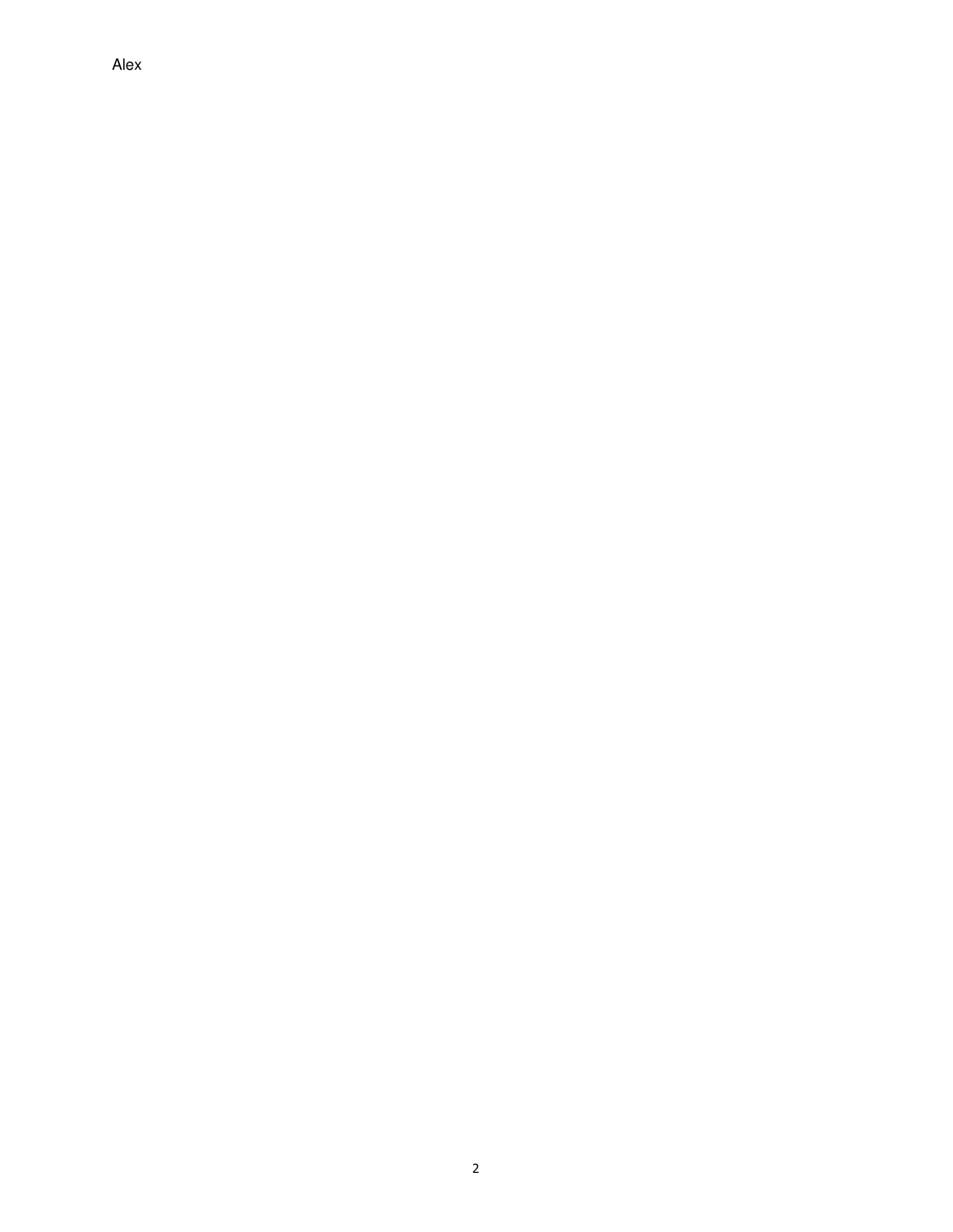| From:<br>Sent:<br>To:<br>Cc:<br>Subject:                                                                                                                                                         | Jeff Pruyn <jpruyn@itasca.com><br/>Tuesday, September 24, 2019 10:24 PM<br/><b>Brett Clark</b><br/>Carie Anne Ergo; Shannon Malik Jarmusz<br/>Re: Haymarket</jpruyn@itasca.com> |  |
|--------------------------------------------------------------------------------------------------------------------------------------------------------------------------------------------------|---------------------------------------------------------------------------------------------------------------------------------------------------------------------------------|--|
| <b>Follow Up Flag:</b><br><b>Flag Status:</b>                                                                                                                                                    | Follow up<br>Flagged                                                                                                                                                            |  |
| Thank you Brett.                                                                                                                                                                                 |                                                                                                                                                                                 |  |
| Mayor Jeff Pruyn<br>Village of Itasca                                                                                                                                                            |                                                                                                                                                                                 |  |
| Sent from my iPad                                                                                                                                                                                |                                                                                                                                                                                 |  |
| > On Sep 24, 2019, at 6:06 PM, Brett Clark<br>wrote:<br>><br>> FACT - I was proud to live in Itasca before today.<br>> FACT - I am more proud to live in Itasca after reading your letter today. |                                                                                                                                                                                 |  |
| $\geq$<br>> Thank you for not allowing someone to take shots at us without any<br>> FACTS about what our town is all about and how something like this<br>> would impact us.<br>>                |                                                                                                                                                                                 |  |
| > Hope this gets behind us soon - with the turnout the other night, I am<br>> pretty sure the Zoning Board and the Village Board knows where Itasca<br>> stands.                                 |                                                                                                                                                                                 |  |
| ><br>> Appreciate you doing your job on this one and standing up for our community.<br>><br>$> -$<br>> Brett Clark                                                                               |                                                                                                                                                                                 |  |
|                                                                                                                                                                                                  |                                                                                                                                                                                 |  |

 $>$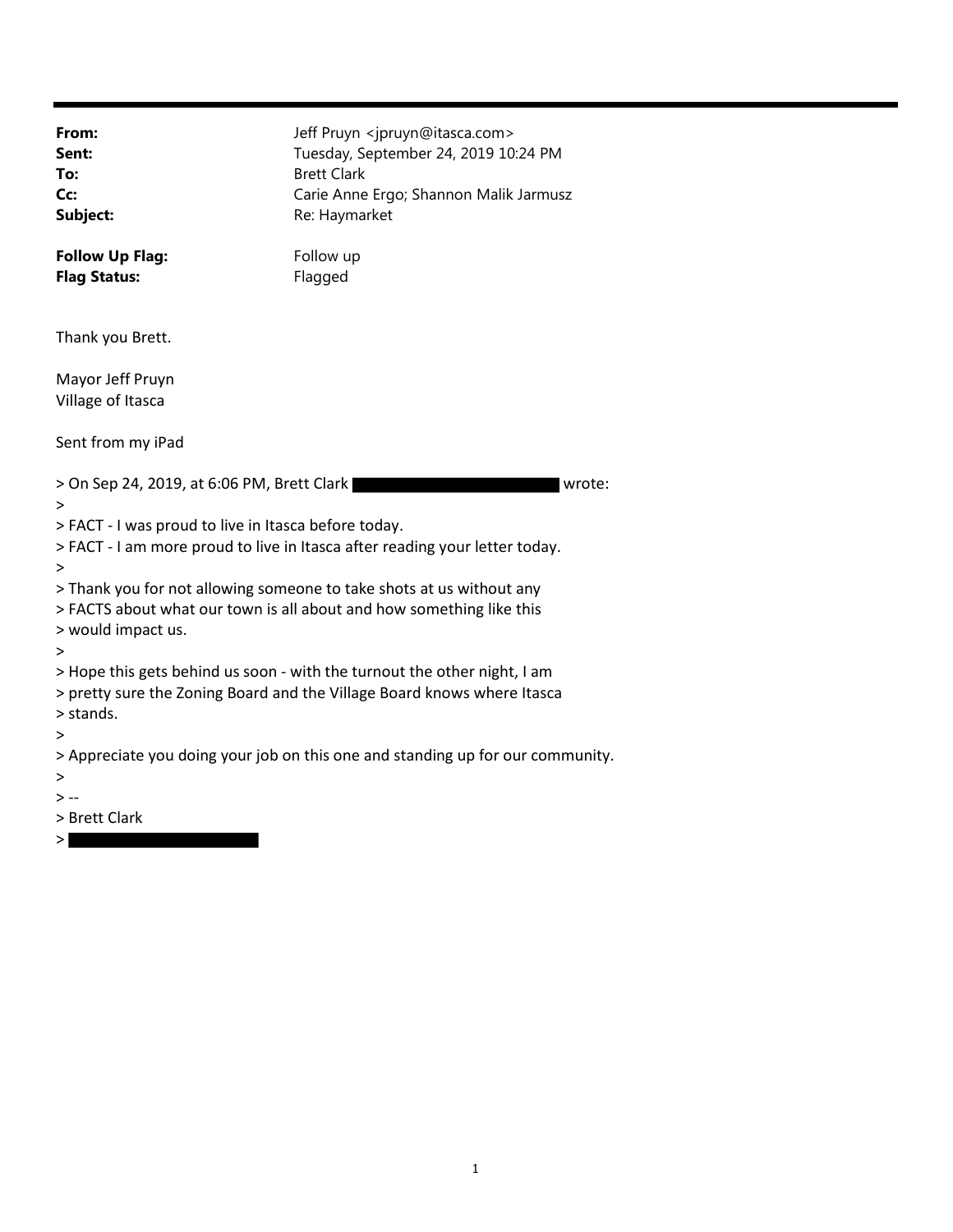| From:<br>Sent:<br>To:<br>Cc:<br>Subject:          | Jeff Pruyn <jpruyn@itasca.com><br/>Tuesday, September 24, 2019 10:23 PM<br/>Andy Baker<br/>Carie Anne Ergo; Shannon Malik Jarmusz<br/>Re: Itasca Mayor Pruyn reaches out to Illinois State Representative Deb Conroy</jpruyn@itasca.com> |  |
|---------------------------------------------------|------------------------------------------------------------------------------------------------------------------------------------------------------------------------------------------------------------------------------------------|--|
| <b>Follow Up Flag:</b><br><b>Flag Status:</b>     | Follow up<br>Flagged                                                                                                                                                                                                                     |  |
| Thank you Andy.                                   |                                                                                                                                                                                                                                          |  |
| Jeff                                              |                                                                                                                                                                                                                                          |  |
| Sent from my iPad                                 |                                                                                                                                                                                                                                          |  |
| On Sep 24, 2019, at 6:49 PM, Andy Baker<br>wrote: |                                                                                                                                                                                                                                          |  |

Jeff, nice letter, I would have told her to GO F\*\*\* herself and have Haymarket come to Villa Park, Elmhurst, or anywhere in District 45.......but I know we can not do that.

The folks of Itasca greatly appreciate all the hard work from you and the entire village leadership and staff

Thank you for everything....WE HAVE YOUR BACK

Andy Baker

----- Forwarded Message ----- **From:** Holiday Inn - Haymarket Proposal <listserv@civicplus.com> **To:**

**Sent:** Tuesday, September 24, 2019, 4:30:01 PM CDT

**Subject:** Itasca Mayor Pruyn reaches out to Illinois State Representative Deb Conroy

View this in your browser

Itasca Mayor Jeff Pruyn has reached out to Illinois State Representative Deb Conroy in the form of a letter.

**Letter** 

This complimentary message is being sent to opt-in subscribers who might be interested in its content. If you do not wish to continue receiving these messages, please accept our apologies, and unsubscribe by visiting our website at: http://www.itasca.com/list.asp?mode=del

Please note, we will not sell or give your e-mail address to any organization without your explicit permission.

You are receiving this message because you are subscribed to Holiday Inn - Haymarket Proposal on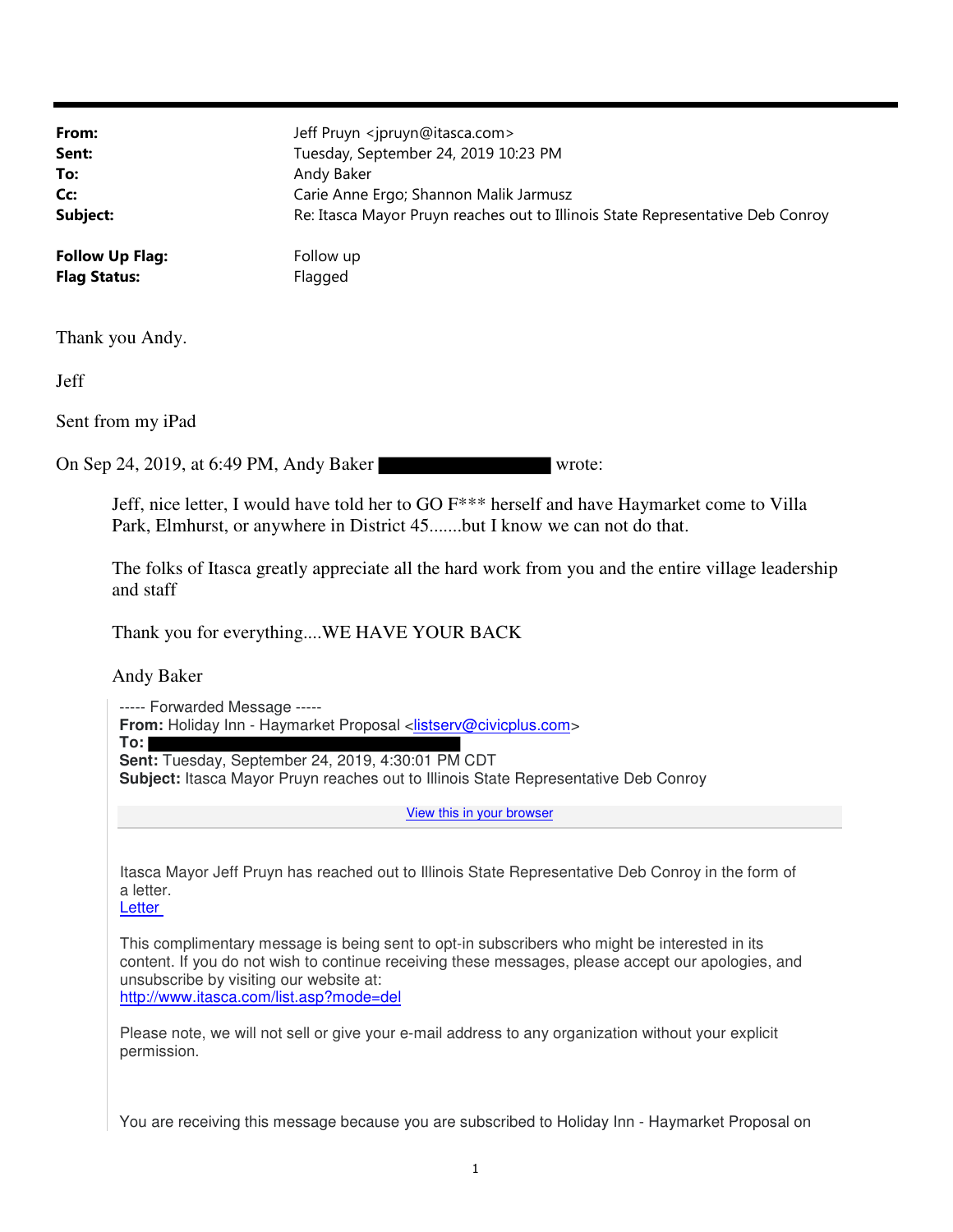www.itasca.com</u>. To unsubscribe, click the following link: Unsubscribe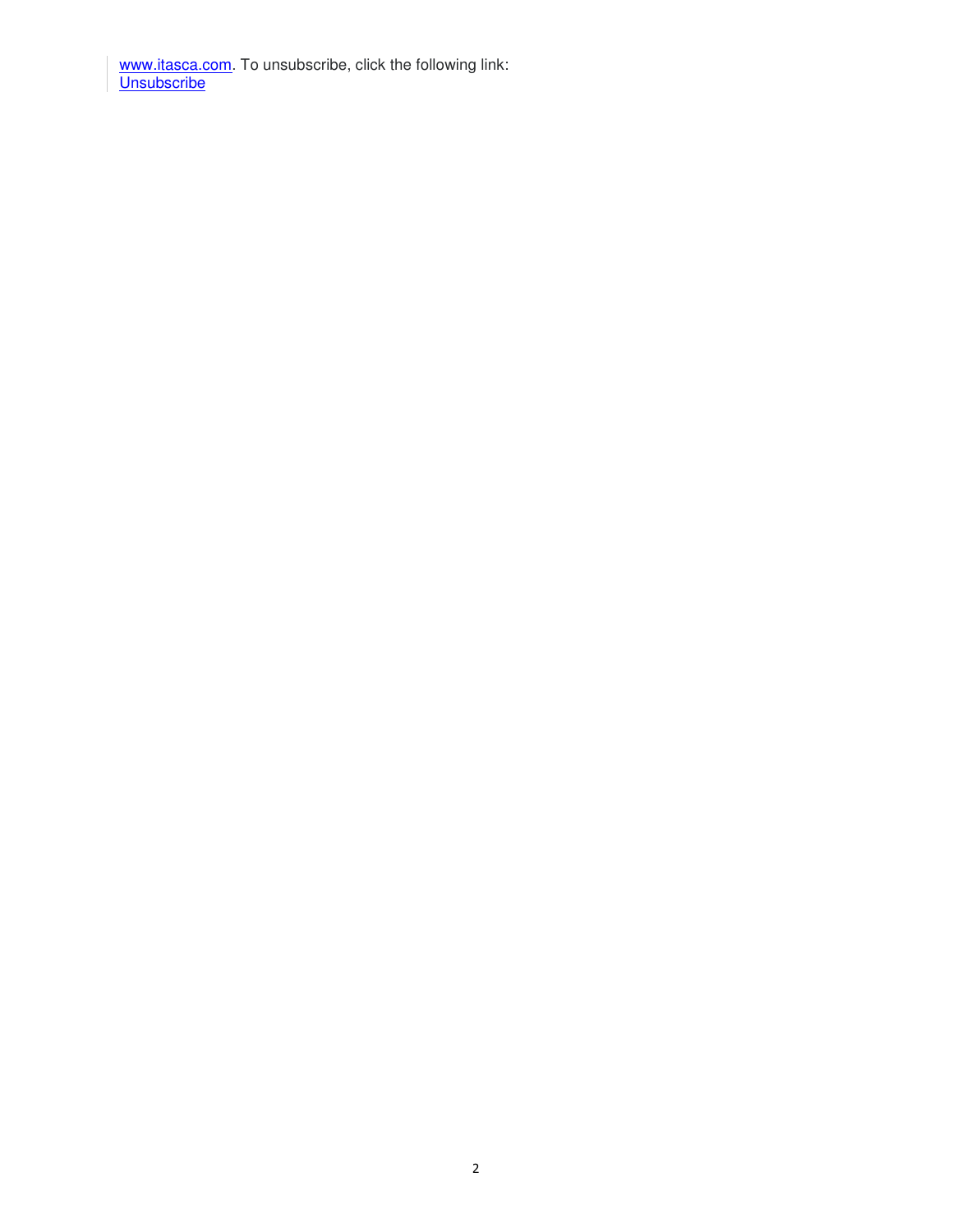| From:               | Jeff Pruyn <jpruyn@itasca.com></jpruyn@itasca.com> |
|---------------------|----------------------------------------------------|
| Sent:               | Friday, September 20, 2019 9:08 PM                 |
| To:                 | Donna McCaleb                                      |
| Cc:                 | Carie Anne Ergo; Shannon Malik Jarmusz             |
| Subject:            | Re: Haymarket a beacon of HOPE                     |
| <b>Attachments:</b> | image001.png; image004.png; image005.jpg           |

Thank you for reaching out regarding Haymarket Center's plan to purchase the Holiday Inn-Itasca and convert it to a notfor-profit drug treatment facility.

Your thoughts are important to me. And while making your thoughts known via e-mail is a good first step, the Plan Commission cannot consider your comments unless you submit your thoughts directly to the Plan Commission at its official public hearing for Haymarket's application.

According to Illinois law, the petitioner (Haymarket) has a right to have its proposal considered by Itasca's Plan Commission and the Village Board. Haymarket's application is scheduled to be considered by the Plan Commission on October 2nd.

During the public hearing portion of the Plan Commission meeting, members of the public will be given an opportunity to learn about and provide comment on the proposal. I encourage each and every interested resident to attend the Plan Commission meeting, so that their comments become part of the public record. The Plan Commission may only consider comments documented during the official public hearing when it makes a recommendation to the Village Board.

The Village has established a dedicated page online to update interested residents and businesses as Haymarket Center moves through the review, public hearing and zoning approval process. If you would like to be notified when new information is available, please visit the Village's web site (www.itasca.com) and click on the Haymarket page to sign up for updates.

Mayor Jeff Pruyn Village of Itasca

Sent from my iPad

On Sep 20, 2019, at 5:14 PM, Donna McCaleb <donnam@nolandsales.com> wrote:

Dear Mayor,

I am appalled at all the people protesting Haymarket and the ignorance behind it. I hear Itasca will be receiving from some State agency the funds of property taxes the residents think they will lose. What do they think will happen with a building standing empty??? Crime, property values and all these ridiculous hearsays are just not true or substantiated by fact.

We need a Haymarket in this area and it is perfectly located by the train, highway, jobs and near a hospital. These people who go there have many issues that need to be addressed and can have that leg up there. They are homeless without this help and that, is yet another issue no one wants to address until it lands on their front stoop.